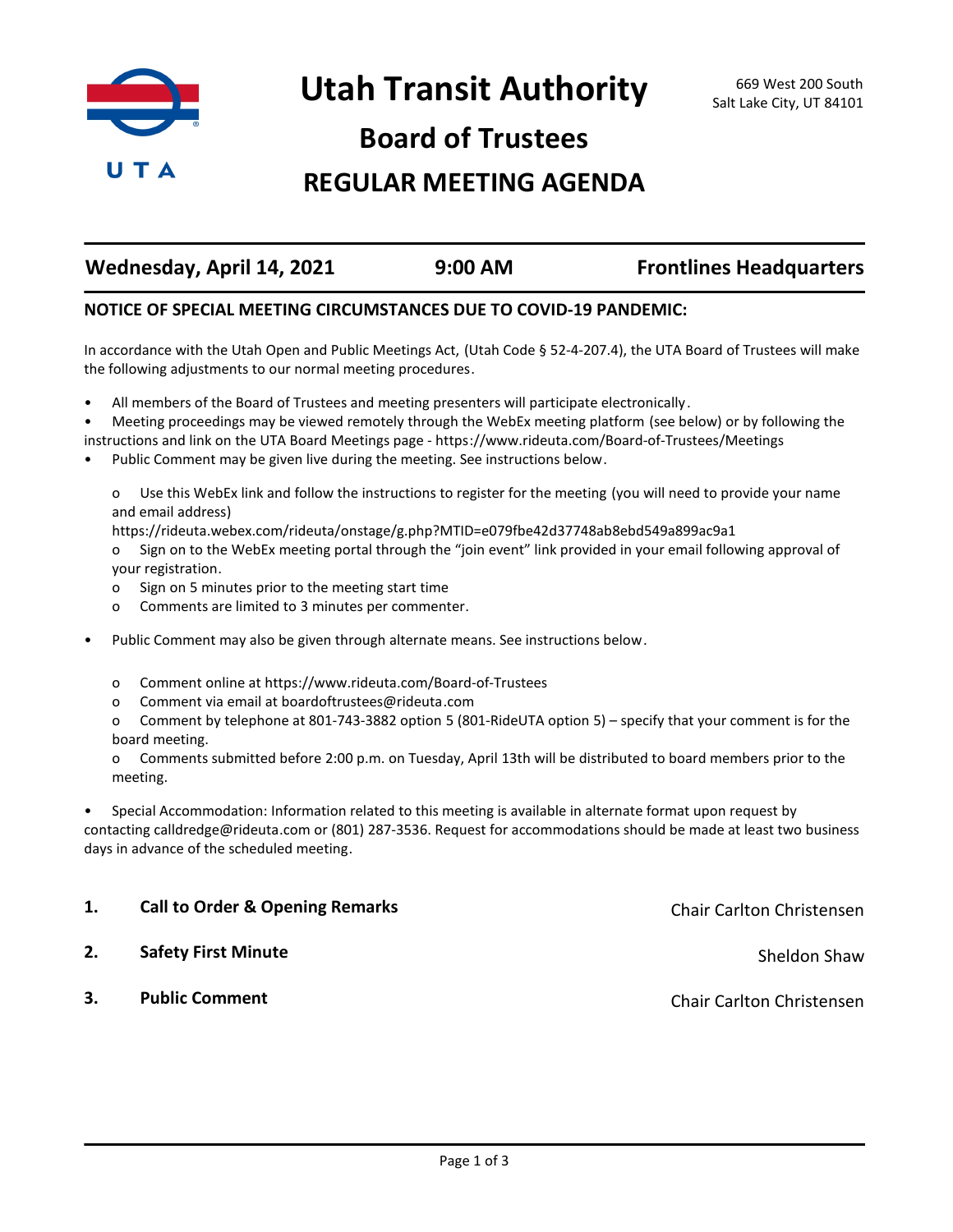| <b>Board of Trustees</b> |  |
|--------------------------|--|
|--------------------------|--|

## **BOARD REGULAR MEETING AGENDA April 14, 2021**

| 4.                   | Consent |                                                                                                                                                                                     | Chair Carlton Christensen                   |  |  |
|----------------------|---------|-------------------------------------------------------------------------------------------------------------------------------------------------------------------------------------|---------------------------------------------|--|--|
|                      | a.      | Approval of March 24, 2021 Board Meeting Minutes                                                                                                                                    |                                             |  |  |
| 5.<br><b>Reports</b> |         |                                                                                                                                                                                     |                                             |  |  |
|                      | a.      | <b>Agency Report</b>                                                                                                                                                                | Carolyn Gonot                               |  |  |
|                      | b.      | Financial Report - February 2021                                                                                                                                                    | <b>Bill Greene</b><br><b>Brad Armstrong</b> |  |  |
| 6.                   |         | <b>Resolutions</b>                                                                                                                                                                  |                                             |  |  |
|                      | a.      | Resolution R2021-04-01 Granting Contact and<br><b>Expenditure Authority</b>                                                                                                         | <b>Troy Bingham</b>                         |  |  |
| 7.                   |         | <b>Contracts, Disbursements and Grants</b>                                                                                                                                          |                                             |  |  |
|                      | a.      | Contract: Battery Electric Buses and Associated<br><b>Charging Equipment (Gillig LLC)</b>                                                                                           | <b>Eddy Cumins</b><br>Kyle Stockley         |  |  |
|                      | b.      | Contract: Program Management Services (HNTB)                                                                                                                                        | Mary DeLoretto<br>Manjeet Ranu              |  |  |
|                      | c.      | Change Order: Program Management Services<br><b>Contract Extension (WSP)</b>                                                                                                        | Mary DeLoretto<br>Manjeet Ranu              |  |  |
|                      | d.      | Change Order: On-Call Infrastructure Maintenance -<br>Task Order #10 - Redwood Road Trax Grade Crossing<br>Replacement (Stacy and Witbeck Inc.)                                     | <b>Eddy Cumins</b><br>Kyle Stockley         |  |  |
|                      | e.      | Pre-Procurement:<br>- Motorola Integrated Digital Enhanced Network<br>(IDEN) Support<br>- Multiple Buildings Roof Replacement<br>- 3300 S. Bus Stop Design and Property Acquisition | <b>Todd Mills</b>                           |  |  |